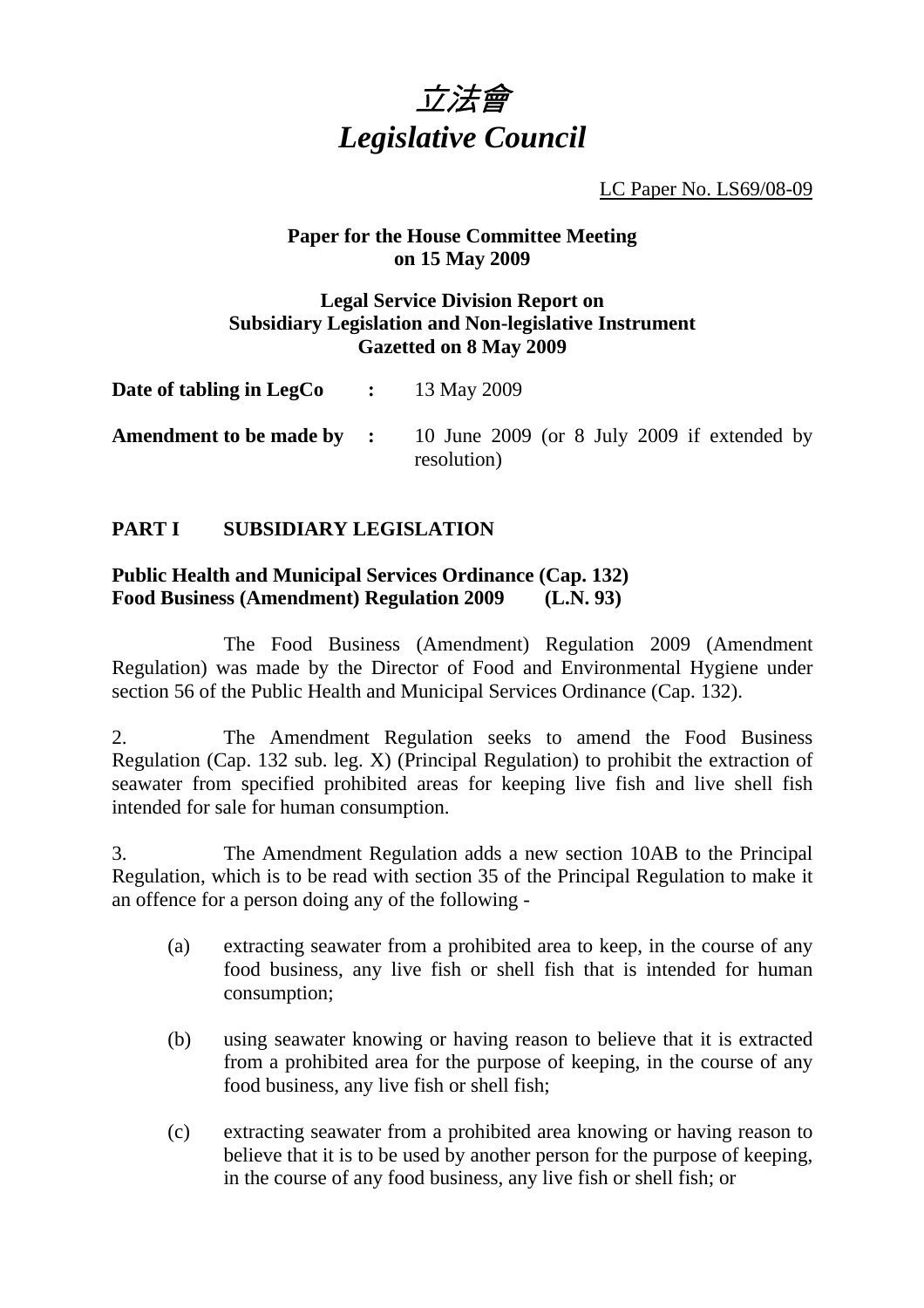(d) supplying, delivering or causing to be delivered, to another person seawater knowing or having reason to believe that it is extracted from a prohibited area and it is to be used for the purpose of keeping, in the course of any food business, any live fish or shell fish.

4. The prohibited areas are specified in the new Schedule 1A to the Principal Regulation. According to the Administration, areas with consistently high level of *E. coli* are demarcated as such prohibited areas. More specifically, they include -

- (a) the Victoria Harbour;
- (b) the 14 typhoon shelters specified in the Schedule to the Merchant Shipping (Local Vessels) (Typhoon Shelters) Regulation (Cap. 548 sub. leg. E);
- (c) areas along the shoreline of Hong Kong Island (including Ap Lei Chau); and
- (d) areas along the western shoreline of the New Territories (including Tsing Yi).

5. The maximum penalty of any breach of the new section 10AB is a fine of HK\$10,000 and imprisonment for three months upon conviction, which is the same as that under existing section 10A of the Principal Regulation. Section 10A prohibits, in the course of any food business, keeping any live fish or shell fish intended for human consumption in water of a quality below the standard specified by the Director of Food and Environmental Hygiene by notice published in the Gazette, which is *E. coli* less than 610 per 100 ml and absence of pathogenic organisms.

6. Members may refer to the LegCo Brief (Ref: FH CR 2/3231/08) issued by the Food and Health Bureau in May 2009 for background and other information.

7. According to the Administration, trade consultation and district consultation fora were conducted. Notwithstanding the general support for the proposal, some seafood traders at Lei Yue Mun area raised objection to the demarcation of the proposed prohibited areas. They claimed that water quality of coastal strip of waters immediately outside Sam Ka Tsuen Typhoon Shelter where they usually extracted water for keeping seafood was satisfactory and should therefore be excluded from the proposed prohibited areas. In response, the Food and Environmental Hygiene Department engaged an accredited laboratory to ascertain the water quality of that coastal strip in 2008. Upon laboratory findings that the average *E. coli* of most locations tested exceeded the statutory limit for fish tank water, the Administration has maintained that the proposed prohibited areas should remain unchanged.

8. The Food and Health Bureau provided an information paper on the proposed Amendment Regulation to the Panel on Food Safety and Environmental Hygiene (the Panel) in January 2009 (LC Paper No. CB(2)671/08-09(04)) for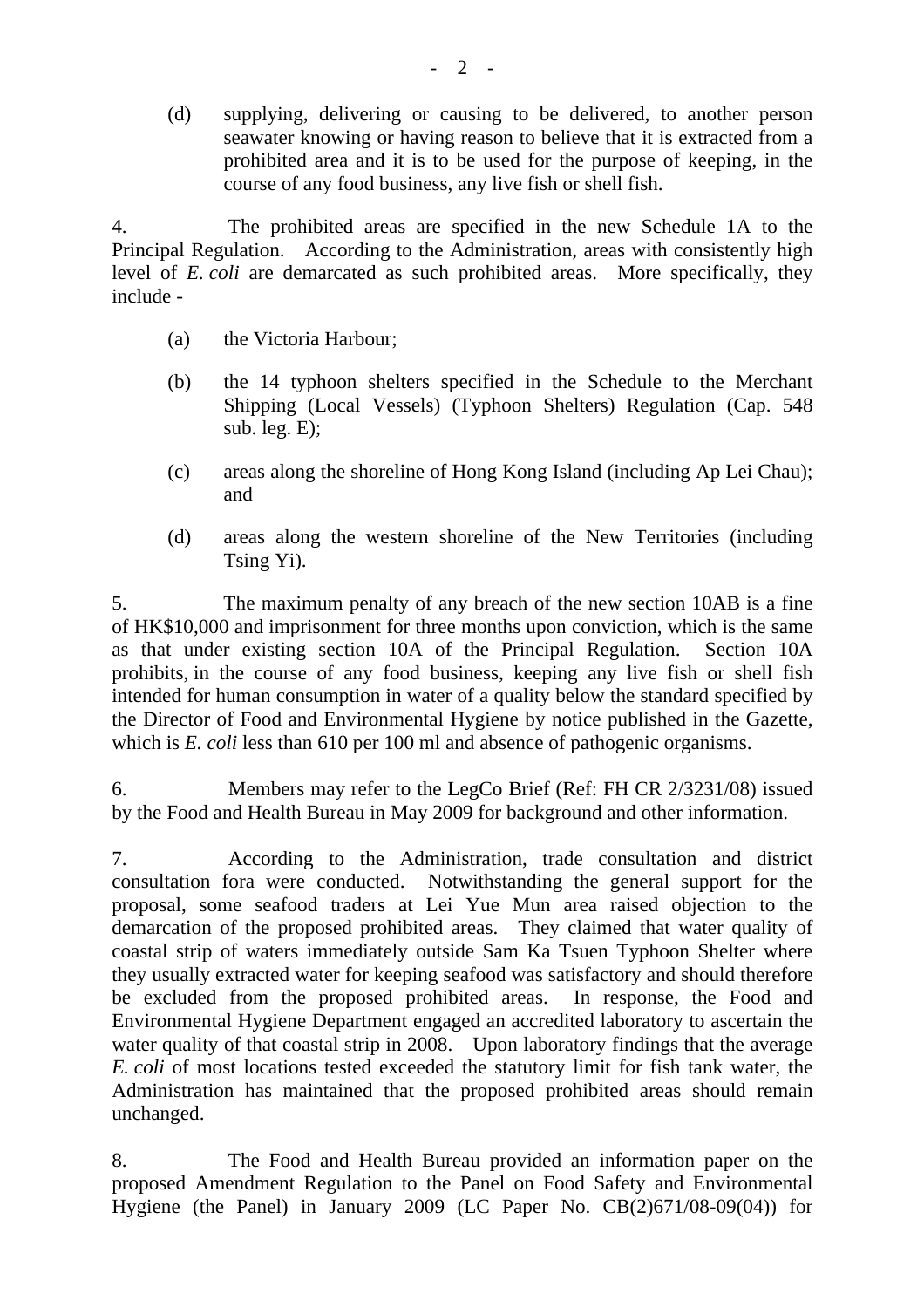discussion by the Panel in the meeting held on 20 January 2009. Members supported the Administration's proposal in principle. Some members were concerned about the demarcation of the proposed prohibited areas and the low penalty level proposed for extracting seawater from the prohibited areas.

9. The Amendment Regulation shall come into operation on 1 August 2009.

10. No difficulties in relation to the legal and drafting aspects of the Amendment Regulation have been identified.

# **Race Discrimination Ordinance (Cap. 602) Race Discrimination (Formal Investigations) Rules (L.N. 94) Race Discrimination (Investigation and Conciliation) Rules (L.N. 95)**

11. The Race Discrimination (Formal Investigations) Rules (L.N. 94) and Race Discrimination (Investigation and Conciliation) Rules (L.N. 95) were made by the Equal Opportunities Commission (EOC) under section 82 of the Race Discrimination Ordinance (Cap. 602) (the Ordinance).

# L.N. 94

12. The Race Discrimination (Formal Investigations) Rules set out the procedure of formal investigation conducted by the EOC under the Ordinance. The Rules, inter alia $-$ 

- (a) specify the manner in which notice of holding of formal investigation is to be served;
- (b) specify the manner in which notice of holding of formal investigation is to be given pursuant to section 65(3) of the Ordinance to certain persons in cases where general notice of the investigation is not given;
- (c) prescribe the form of a notice requiring a person to furnish written information or give oral information or produce documents; and
- (d) prescribe the form of an enforcement notice.

13. The Race Discrimination (Formal Investigations) Rules shall come into operation on the day appointed for the commencement of section 65 of the Ordinance, which requires terms of reference for formal investigations to be drawn up.

## L.N. 95

14. The Race Discrimination (Investigation and Conciliation) Rules set out the procedure relating to the lodgment of complaints under section 78 of the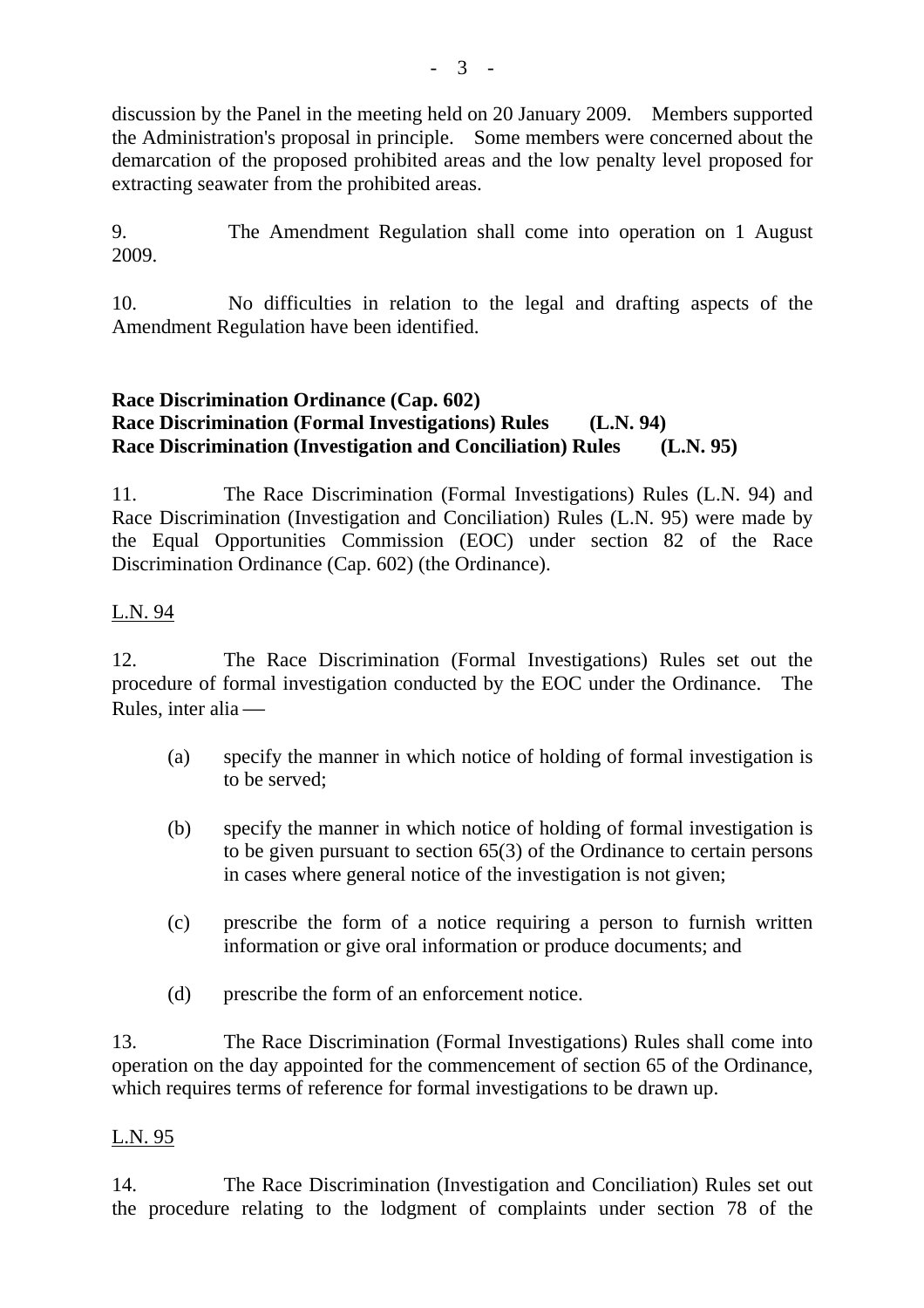Ordinance and the investigation and conciliation of such complaints. The Rules  $specify$  —

- (a) the persons who may lodge a representative complaint, the circumstances under which a representative complaint may be lodged and the requirements of a representative complaint;
- (b) the matters to be taken into account in determining that a complaint should not be a representative complaint;
- (c) the manner in which persons may be required by the EOC by a notice in writing to furnish information for the purposes of investigating into an act and in endeavouring to settle the matter and the offence for failure to comply with such notice;
- (d) the manner in which disclosure of information is restricted; and
- (e) specify the manner in which persons may be directed to attend a conference and the procedure to be followed at a conference.

15. The Race Discrimination (Investigation and Conciliation) Rules shall come into operation on the day appointed for the commencement of section 78 of the Ordinance.

16. Members may refer to the LegCo Brief on the Race Discrimination (Formal Investigations) Rules and Race Discrimination (Investigation and Conciliation) Rules (with no file reference on it) issued by the EOC in May 2009 for background and further information.

17. The Panel on Constitutional Affairs was briefed on the two sets of Rules at its meeting on 16 February 2009. Members noted that both sets of Rules were materially in the same terms as the corresponding rules under the Sex Discrimination Ordinance (Cap. 480), the Disability Discrimination Ordinance (Cap. 487) and the Family Status Discrimination Ordinance (Cap. 527).

18. No difficulties in relation to the legal and drafting aspects of the Rules in L.N. 94 and 95 have been identified.

## **PART II NON-LEGISLATIVE INSTRUMENT**

# **The Code of Practice on Employment under the Race Discrimination Ordinance (G. N. 2733)**

19. The Code of Practice on Employment under the Race Discrimination Ordinance (the Code) was issued by the EOC under section 63 of the Ordinance for the elimination of racial discrimination, the promotion of equality of opportunity and harmony between persons of different racial groups.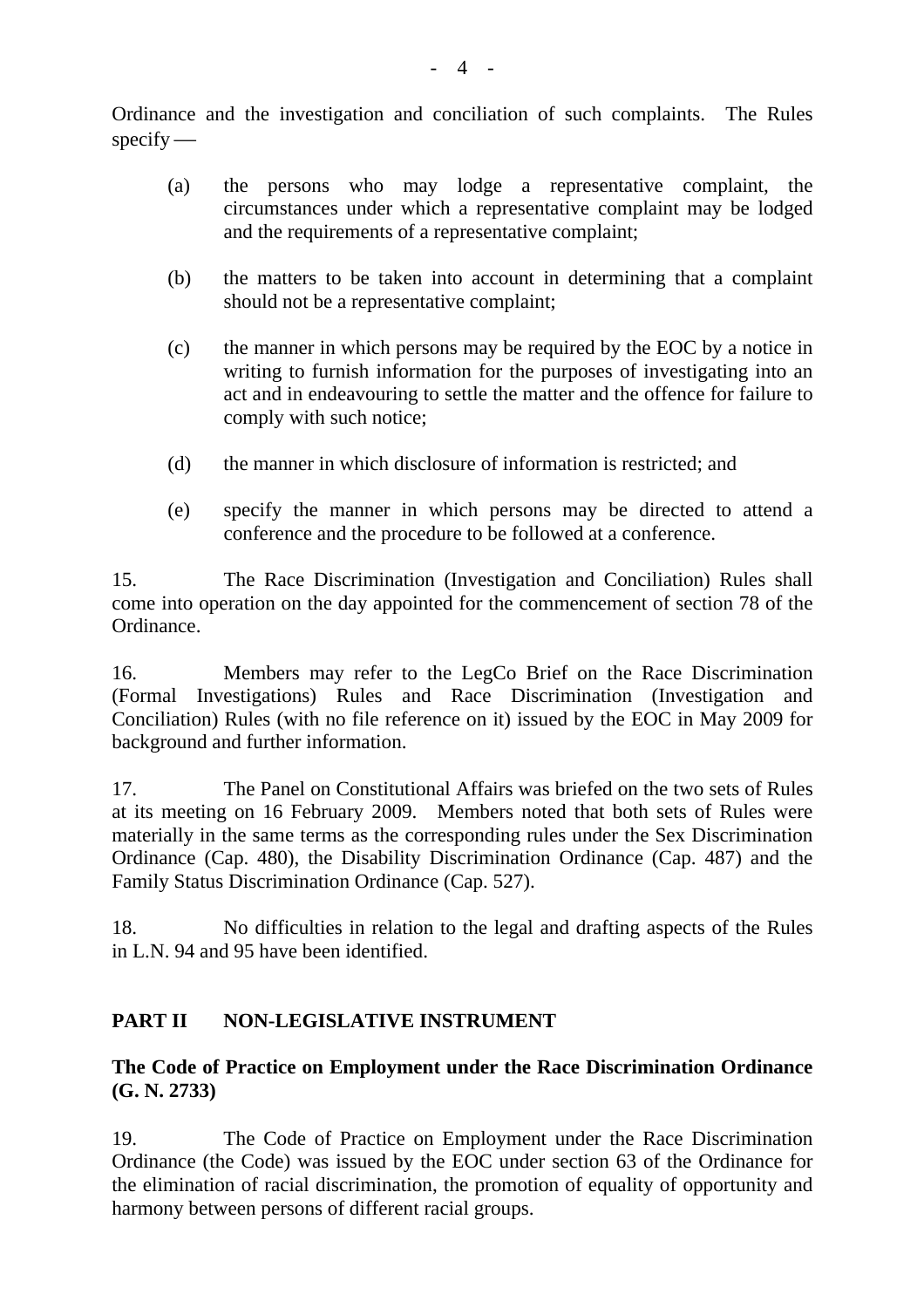20. The Code is divided into seven chapters which respectively elaborate on -

- (a) the purpose of the Code, its status and application;
- (b) meaning of "Race" under the Ordinance;
- (c) scope of discrimination and harassment in employment field;
- (d) rights and responsibilities of employers and employees under the Ordinance;
- (e) good employment procedures and practices;
- (f) unlawful acts under the Ordinance; and
- (g) legal protection available under the Ordinance when discrimination and harassment is encountered as well as roles and functions of the EOC.

21. A sample policy on racial equality is also provided at the end of the Code for employers' reference.

22. A failure on the part of any person to observe any provision of the Code does not render him liable to any proceedings. But in any proceedings under the Ordinance, the Code is admissible as evidence and the court shall take into account the relevant provisions of the Code in determining any question arising in the proceedings.

23. Members may wish to note that the scrutiny period of and amendment procedure for the Code are substantially the same as those for subsidiary legislation gazetted under section 34 of the Interpretation and General Clauses Ordinance (Cap. 1).

24. The Code will come into operation upon the expiration of 28 days after the LegCo sitting at which it was so laid, or upon the expiration of the period extended for scrutiny, or in the case where the LegCo passes a resolution amending the Code, at midnight on the day before the day on which the resolution is published in the Gazette.

25. The EOC briefed the Panel on Constitutional Affairs (the Panel) on the first draft of the Code and its public consultation exercise on 17 November 2008. Members raised various queries about the overall approach of the draft Code, its content and drafting of its provisions. The Panel was briefed on the revised Code at its meeting on 16 March 2009. Members noted that after taking into account the views received during the public consultation conducted from 13 October 2008 to 19 January 2009 as well as the comments by the Panel, the EOC made substantial revision to the first draft of the Code. Members also expressed that adequate funding should be provided for the promotion of the Code.